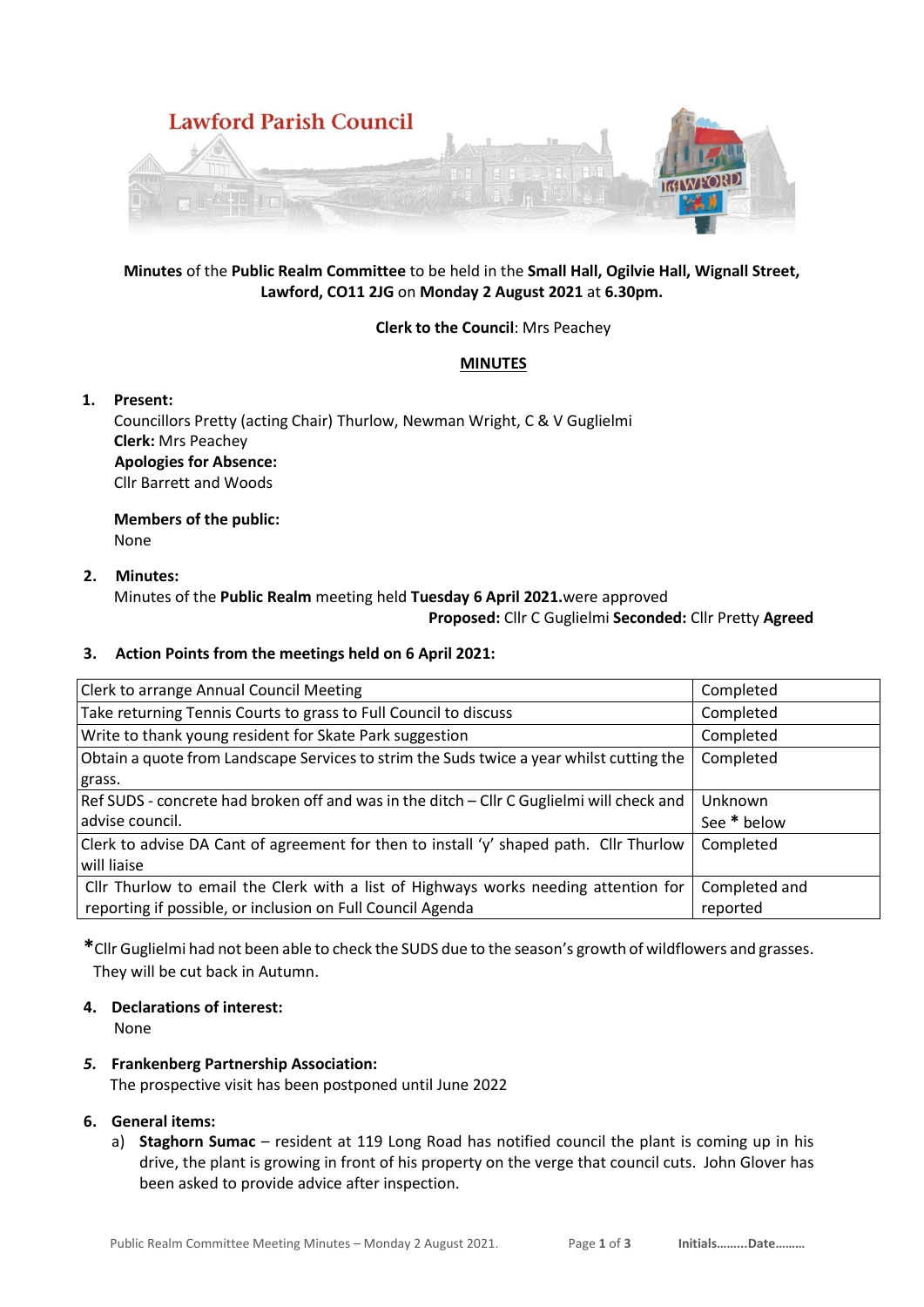**Note**: Clerk has been asked to enquire of ECC as to the possibility of an increase to the Grant they provide Annually to cut grass. **Action** - **Clerk**

- b) **VAS**  following discussion it was decided council could not site the VAS in a position that enabled maintenance and battery changing to be carried out safely. It was suggested it be advertised to see if there was any interest in the VAS. It was noted it hadn't been used for a couple of years and could not be tested to see if still working therefore under the circumstances it was felt a charge could not be made. **Action – Clerk to approach EALC**
- c) Celebration for the Queen's Platinum Jubilee celebrations in 2022 following a discussion it was felt if an event were to be organised it would be better if all three councils were involved. Manningtree and Mistley should be approached to see if they intended to organise an event.

**Action - Clerk**

## **7. School Lane:**

- **a)** Review Football Club rent regularity of a review over the 50year period of the new lease, required by FJG to incorporate in the lease. It was agreed the rent would be reviewed Annually at the Budget Setting meeting. **Action - Clerk to advise FJG Solicitors**
- b) Oher Items Committee may wish to raise, discuss, or take forward
	- **i)** Approval of expenditure to re-site bricks. Quote still awaited from Wood for Stone. If not received Cllr Thurlow will speak to Bob Horlock. Cllr Thurlow advised the Football Club will give a donation towards re-siting the bricks **Action – to Full Council**

## **8. Summers Park:**

- a) Footpaths as previously advised LPC were not successful with its bid for Grant funding.
	- i) Cllr Thurlow therefore proposed the 'Y' shaped path and one passing the playground (D A Cant £6k) together with the hardstanding behind the school (Shaun Garrod £8.5k - *at time of meeting the written quote was awaited*) be undertaken before winter sets in. It was suggested council budgets annually to complete the further projects until all are completed.

**Action - To full Council for approval**

- b) See above for an update ref quote/work for hardstanding behind the school to be completed while the school is closed for the summer holiday.
- c) Other Items Committee raised
	- **i.** Litter Bins Cllr Thurlow has spoken to John Cameron at TDC, and an agreement was made that Veolia will empty litter bins allocated to LPC by Rose Builders but not the on es in the play area at Summers Park. It was suggested they be mov ed when the path is done and reinstated outside the play area. **Action – Clerk to speak to Rose about removing the bins**
- d) It was highlighted the snapped trees at Summers Park are 'sprouting' at the bottom. Clerk was asked to speak to John Glover regarding their management and any appropriate action that may need to be taken. Also, to ask that the dead trees be removed, and the others be inspected.

#### **9. Riverview:**

a) No items were raised.

#### **b) Lawford Green:**

- a) Use of car park for information
	- i) Little Pumpkins are locking/unlocking car park whilst school is on summer holidays.
	- ii) Rose borrowed keys from Council's handyman, without notice to Council, to use for a site related event. Rose have been advised prior notice is required.
- b) Cllr C Guglielmi advised funding had been provided for a gate on Little Pumpkins perimeter fence. There will be some parking at the school and in LPC's car park.
- c) For information the back gate to the car park remains damaged and secured by a chain and coded padlock.
- d) Cllr C Guglielmi will circulate and article relating to the Milestone's

#### **The meeting ended at 7.27pm**